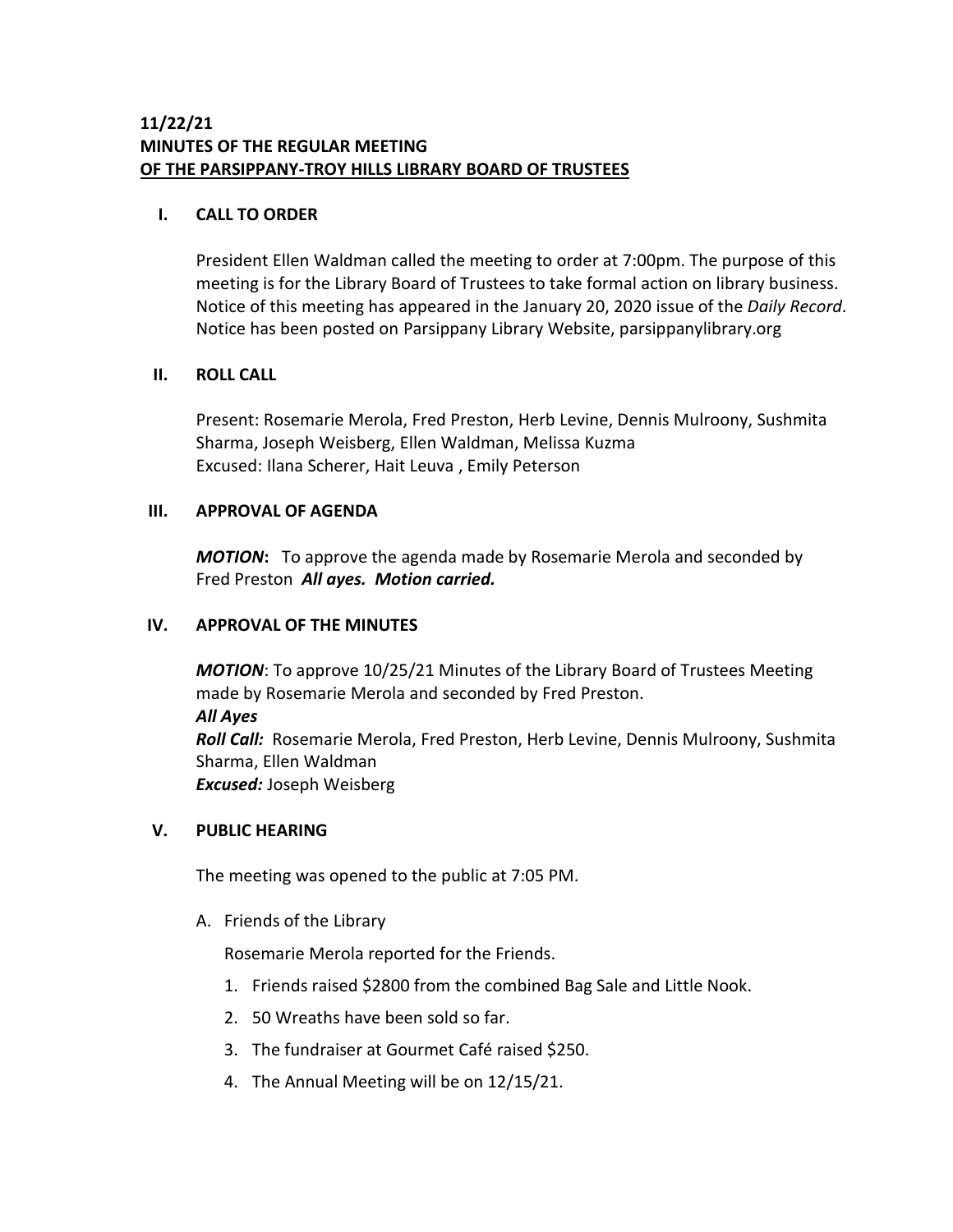#### **VI. REPORTS**

#### A. Finance

The library's 2020 audit was conducted in October. The library has extra funds from last year. The question is what to do with these funds. There could be a capital expenses reserve account started, which would set aside funds for expenses for building projects. The finance committee will meet to decide what to do.

B. Buildings and Grounds

Fred reported that the with inflation from the supply chain, the Lake Hiawatha project may have to be scaled down. Several ideas were discussed. The budget still will not cover the project.

The Main library passed its fire inspection after replacing all the carbon monoxide detectors. The staff entry door system will be replaced with an ADT OpenPath system. Melissa also signed a contract with a new company for the front door maintenance which will save about \$2000 per year.

#### C. Personnel

The Main library hired two new employees. Valerie Arnold was hired as a full time Teen Coordinator. Nicholas Jackson started as Head of Information Services. Melissa also approved salary increases for Donna Ricker, Annette Terrone, Rose Schulman and Kristen Comeaux.

Department Heads at Main and Lake Hiawatha library will be promoted to Librarian 3 with a salary increase.

D. Policy

Five new policies will be approved.

\*Library of Things Lending policy

\*Inclement Weather policy

\*Snow Closing policy

\*Meeting Room policy- Certificate of Insurance will be required to use a room and also need to sign a Hold Harmless agreement

\*Collection Development policy

E. Technology and Strategic Planning

No Report

#### **VII. UNFINISHED BUSINESS**

**VIII. OLD BUSINESS**